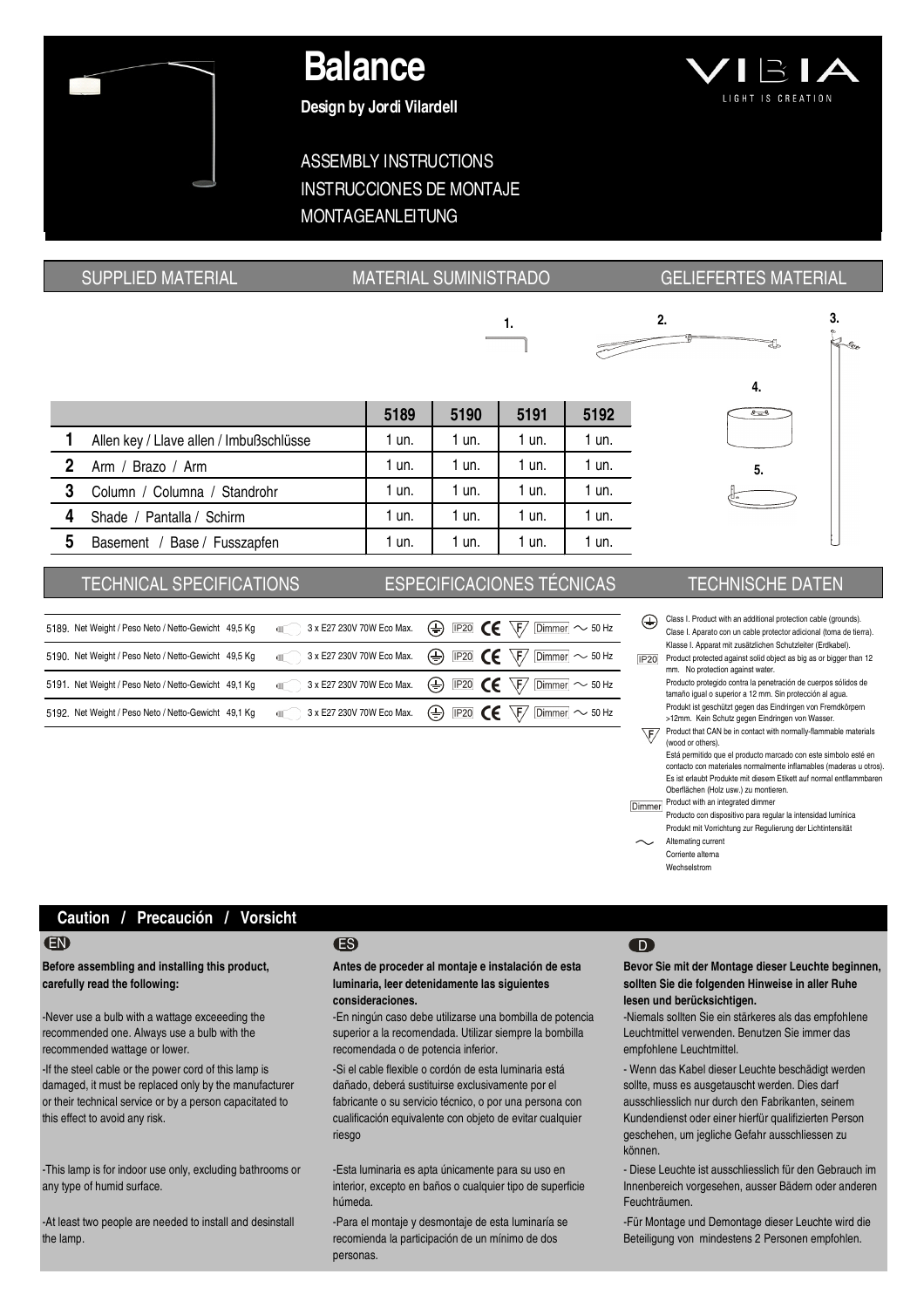





#### EN

1. Introduce the column (A) into the axe in the basement (B) as shown in the drawing.

2. Fix the screw (C) to the column (A).

3. Introduce the arm (D) with the cables passing in the interior into the column (A) as shown in the drawing.

4. Fix the screws  $(E)$  to the arms  $(D)$  and connect the cables.

5. Introduce the end (F) of the cables into the balance tube and tight it with screw driver as shown in the drawing.

#### ES

1. Introducir la columna (A) en el eje situado en la base (B).

2. Atornillar los tornillos (C) que fijan la columna (A).

3. Introducir el brazo (D) en el soporte de la columna (A) pasando los cables por su interior.

4. Atornillar los tornillos (E) que fijan el brazo (D) y conectar los cables. 5. Introducir la pieza (F) del extremo del cable en el tubo basculante y fijarlo con el tornillo.

## D

- 1. Standrohr (A) auf den Fusszapfen setzen (B).
- 2. Die Befestigungsschrauben (C) des Standrohrs (A) festziehen.
- 3. Den Arm (D) auf den entsprechenden Befestigungszapfen des Stadrohrs (A) setzen und die kabel innenliegend durchführen.

4. Die Befestigungsschrauben (E) des Arms (D) festziehen und kabel verbinden.

5. Das Ende (F) des Stahlseils in den Ausleger-Arm einführen und mit der Schraube befestigen.